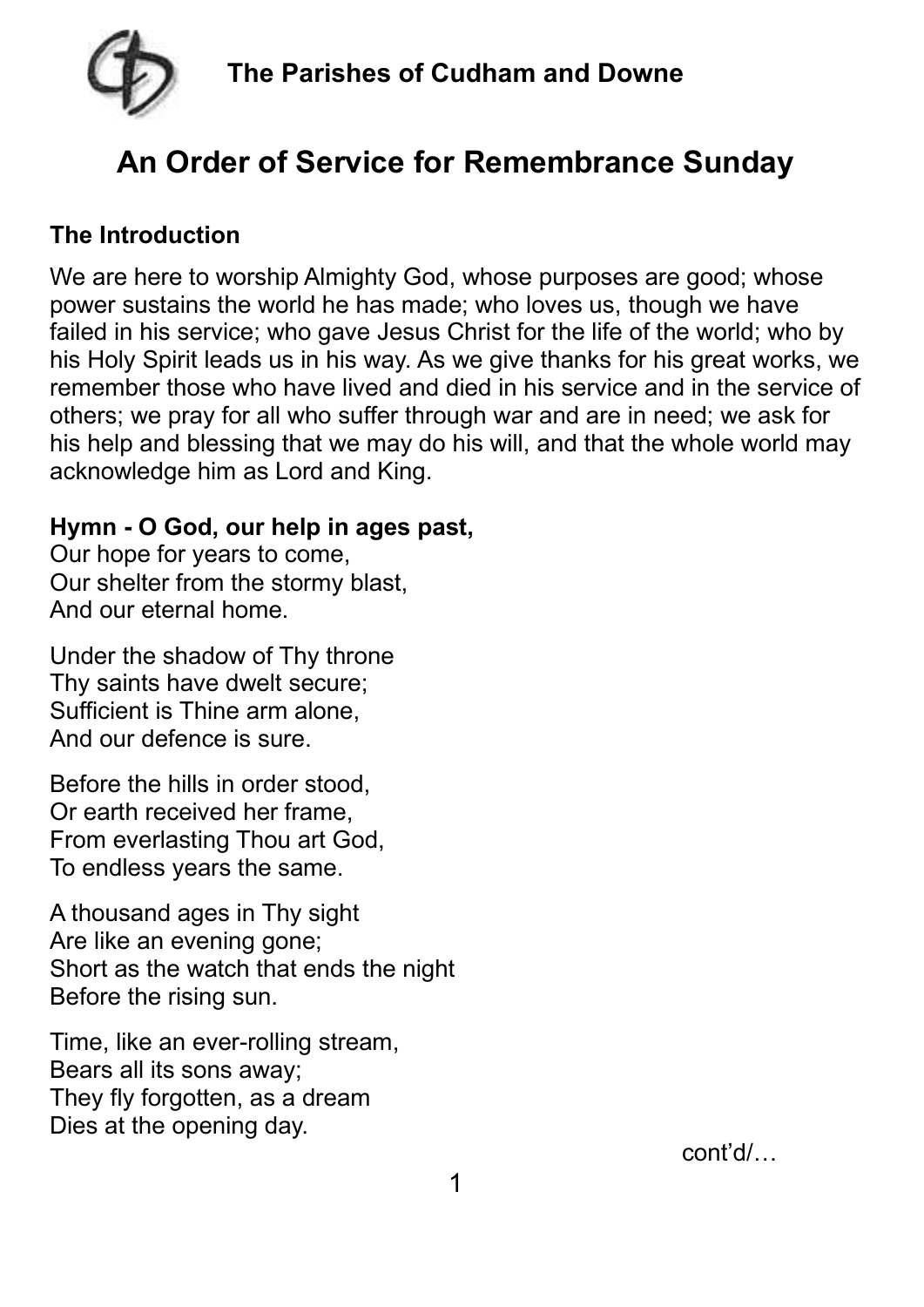O God, our help in ages past, Our hope for years to come, Be Thou our quard while life shall last, And our eternal home.

*Isaac Watts*

#### **Act of Penitence**

Let us confess to God the sins and shortcomings of the world; its pride, its selfishness, its greed; its evil divisions and hatreds. Let us confess our share in what is wrong, and our failure to seek and establish that peace which God wills for his children.

*After a short silence, all say*

**Most merciful God, we confess that we have sinned in thought, word, and deed. we have not loved you with our whole heart. we have not loved our neighbours as ourselves. in your mercy forgive what we have been, help us to amend what we are, and direct what we shall be; that we may do justly, love mercy, and walk humbly with you; through Jesus Christ our Lord. Amen.**

Almighty God, have mercy upon us, pardon and deliver us from all our sins, confirm and strengthen us in all goodness, and keep us in life eternal; through Jesus Christ our Lord. Amen

### **First Bible Reading – Psalm 46**

This is the word of the Lord *All say* **Thanks be to God.**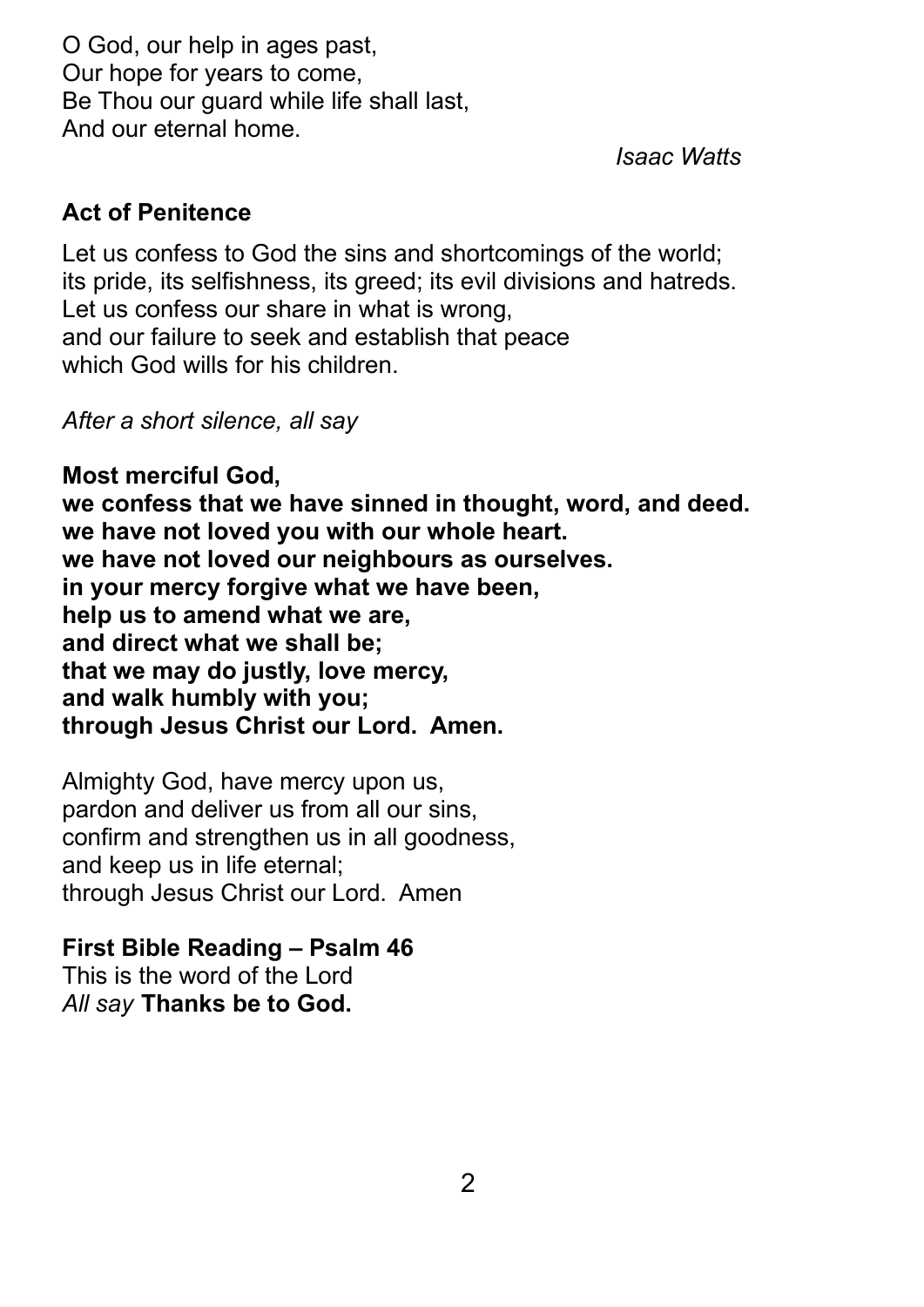**Hymn - Make me a channel of your peace.**

Where there is hatred let me bring Your love; Where there is injury, Your pardon, Lord; And where there's doubt, true faith in You.

*Oh, Master, grant that I may never seek So much to be consoled as to console; To be understood as to understand; To be loved as to love with all my soul.*

Make me a channel of your peace. Where there's despair in life, let me bring hope; Where there is darkness, only light; And where there's sadness, ever joy.

Make me a channel of your peace. It is in pardoning that we are pardoned, In giving to all men that we receive, And in dying that we're born to eternal life.

*Sebastian Temple*

#### **Second Bible Reading – Matthew 5:1-12**

This is the word of the Lord *All say* **Thanks be to God.**

### **Address**

### **Act of Remembrance**

#### *Minister*

Jesus said "Greater love has no-one than this, that he lay down his life for his friends".

Let us remember before God, and commend to his sure keeping

Those who have died for their country in war;

Those whom we knew, and whose memory we treasure; And all who have lived and died in the service of humankind…

*Names are read –*

*Wreath(es) are laid.*

They shall grow not old, as we that are left grow old: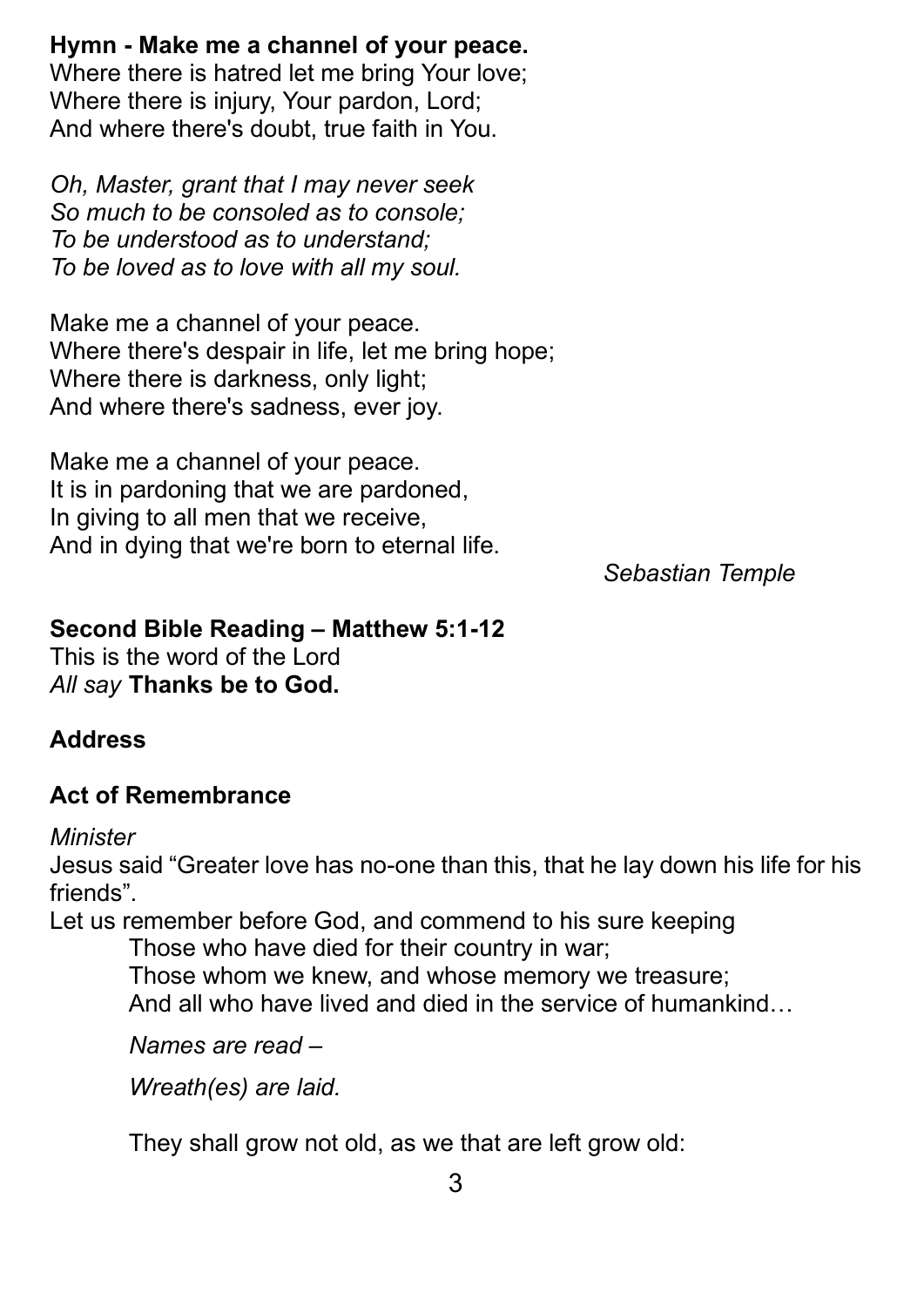Age shall not weary them, nor the years condemn.

At the going down of the sun and in the morning. we will remember them.

### *All:* **We will remember them.**

*The Last Post is sounded, followed by two minutes of silence, ending with Reveille.*

When you go home, tell them of us and say, for your tomorrow we gave our today.

*Minister:* Almighty and eternal God, from whose love in Christ we cannot be parted, either by death or life: hear our prayers and thanksgivings for all whom we remember this day; fulfil in them the purpose of your love; and bring us all, with them, to your eternal joy; through Jesus Christ our Lord, **Amen.**

# **Intercessions**

Lord in your mercy All say **Hear our prayer.**

Almighty God, our heavenly Father, infinite in wisdom, love and power: have compassion on those for whom we pray; and help us to use all suffering in the cause of your kingdom; through him who gave himself for us on the cross, Jesus Christ your Son, our Lord. **Amen**

# **Act of Commitment**

*Minister*

Let us commit ourselves to responsible living and faithful service.

Will you strive for all that makes for peace? **We will.**

Will you seek to heal the wounds of war? **We will.**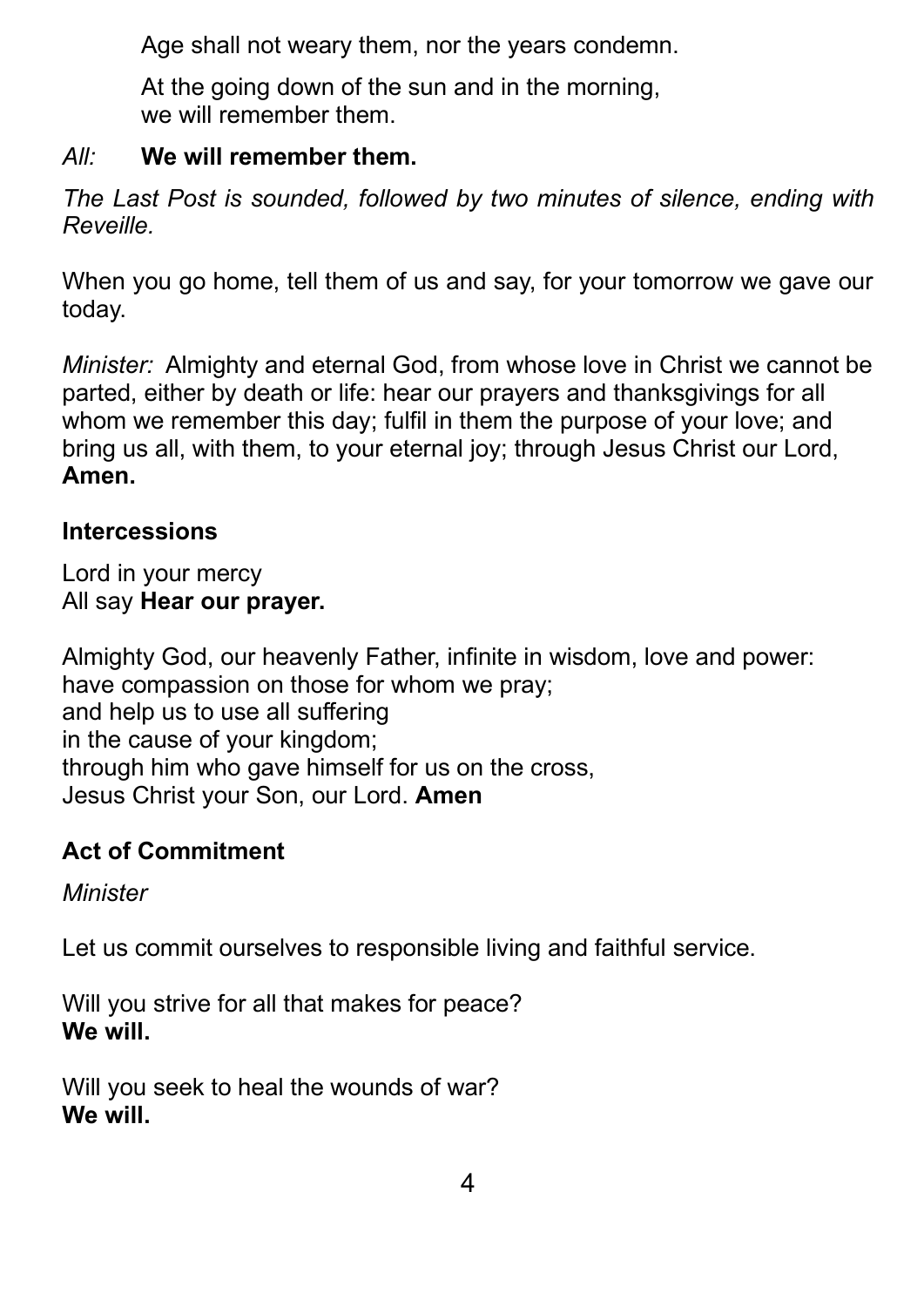Will you work for a just future for all humanity? **We will.**

Merciful God, we offer to you the fears in us that have not yet been cast out by love: may we accept the hope you have placed in the hearts of all people, and live lives of justice, courage and mercy, through Jesus Christ our risen redeemer. Give us by your Spirit: give us wisdom, give us courage, give us hope, and keep us faithful now and always. **Amen.**

As we ask that God's will may be done in this and every place, so we pray together as Jesus Christ has taught us:

**Our Father, who art in heaven, hallowed by thy name; thy kingdom come; thy will be done; on earth as it is in heaven. Give us this day our daily bread. And forgive us our trespasses, as we forgive those who trespass against us, and lead us not into temptation; but deliver us from evil. For thine is the kingdom, the power and the glory, for ever and ever. Amen.**

*National Anthem* **God save our gracious Queen! long live our noble Queen! God save the Queen! send her victorious, happy and glorious, long to reign over us, God save the Queen.**

**Thy choicest gifts in store On her be pleased to pour, Long may she reign. May she defend our laws, And ever give us cause, To sing with heart and voice, God save the Queen.**